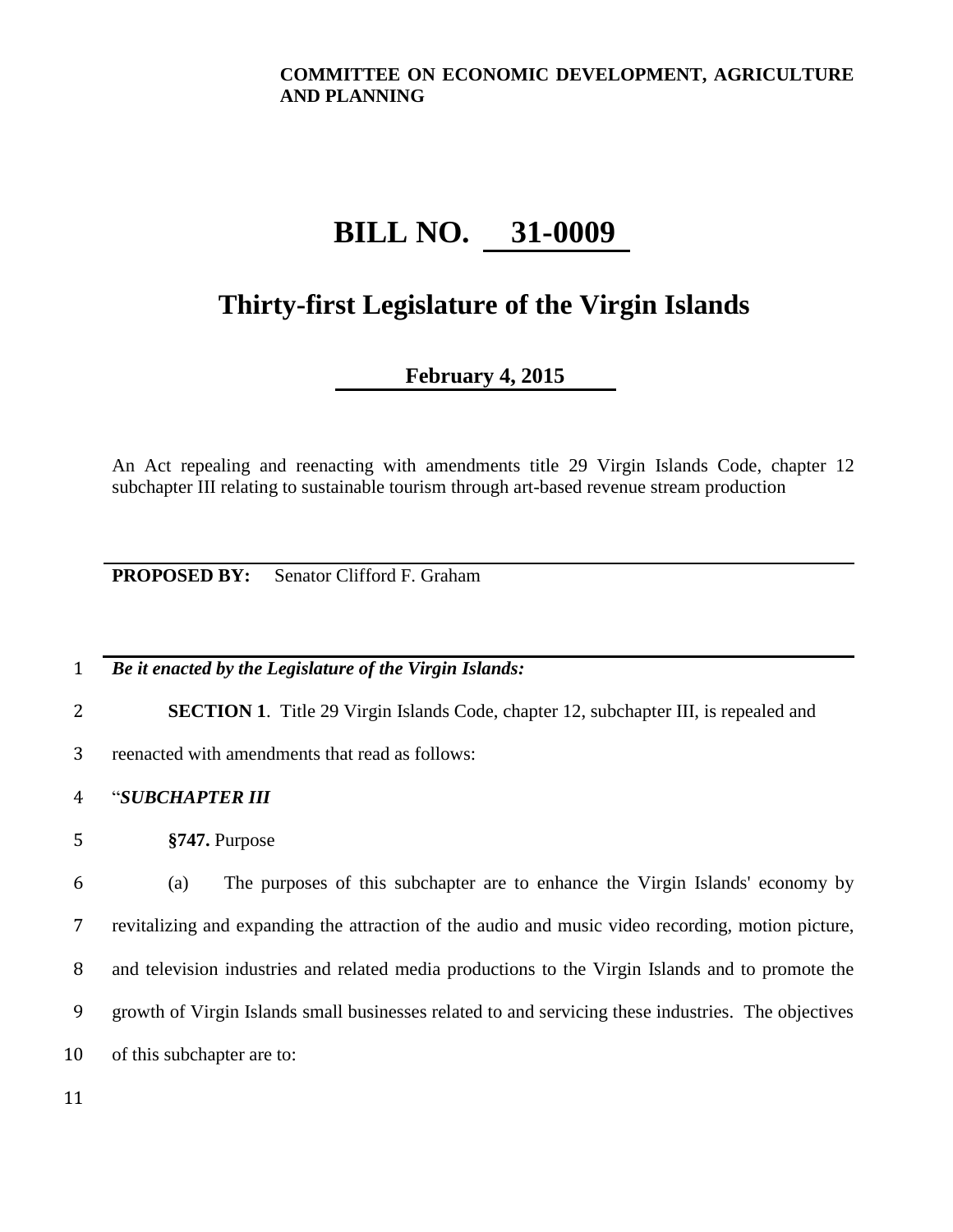| $\mathbf{1}$ | Renew interest in the Virgin Islands as a premier location for the production<br>(1)                  |
|--------------|-------------------------------------------------------------------------------------------------------|
| 2            | of motion pictures, documentaries, television programs and digital media, webcast, any                |
| 3            | new media format programs, commercials, and music videos and magazine advertising by                  |
| 4            | off-island production companies;                                                                      |
| 5            | Encourage the creation of jobs that pay well for Virgin Islands workers and<br>(2)                    |
| 6            | university graduates;                                                                                 |
| 7            | Enhance the growth of the Virgin Islands businesses that provide goods and<br>(3)                     |
| 8            | services for these types of productions;                                                              |
| 9            | Assist local filmmakers; and<br>(4)                                                                   |
| 10           | Help promote the tourism industry in the Virgin Islands.<br>(5)                                       |
| 11           | The Legislature declares that the objectives of section (a) are best achieved by<br>(b)               |
| 12           | offering tax incentives or other offsets to production companies for hiring Virgin Islands residents, |
| 13           | for purchasing Virgin Islands goods and services and for filming and recording in the territory.      |
| 14           | §747a. Definitions. As used in this subchapter, the term:                                             |
| 15           | "Affiliate" means an entity that is included in the production company's affiliated<br>(a)            |
| 16           | group, as defined 26 U.S.C. §1504(a), and any other entity that is directly or indirectly owned 50    |
| 17           | percent or more by a member of the affiliated group.                                                  |
| 18           | "Audio data content" means any recordable form of audio or MIDI information in<br>(b)                 |
| 19           | any digital or analog resulting from either the recording process, capturing the audio data or the    |
| 20           | mixing and mastering process.                                                                         |
| 21           | "Base investment" means the aggregate funds actually expended by a Production<br>(c)                  |
| 22           | Company as Qualified Production Expenditures incurred in this Territory that are directly used in a   |
| 23           | Territory Certified Production or Productions.                                                        |
| 24           |                                                                                                       |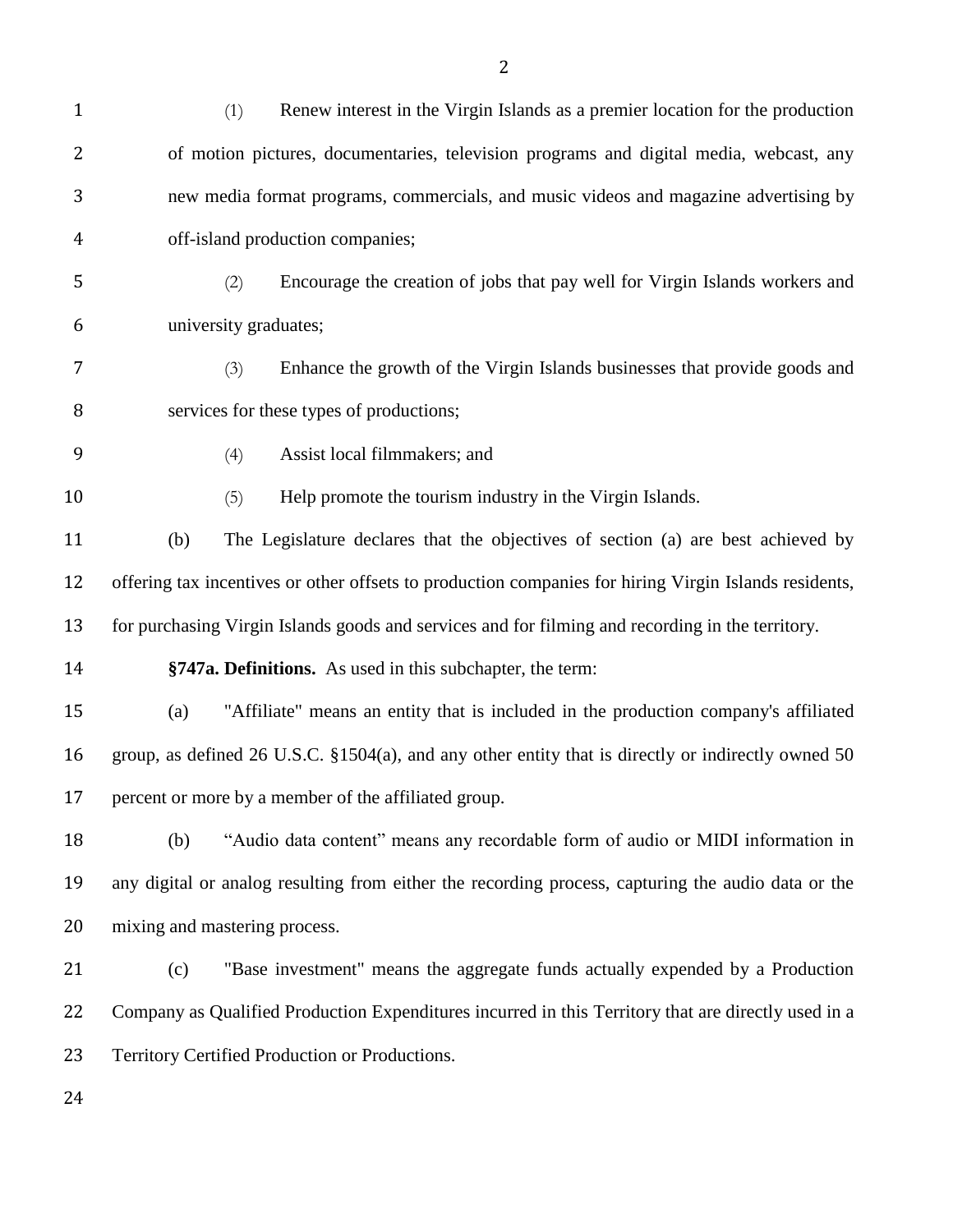(d) "Compensation" means salary, wages, or other compensation, including related benefits paid to and on behalf of Virgin Islands resident.

 (e) "Incentives" includes the rebates, credits, waivers or other offsets available under this subchapter.

 (f) "Music recording" means all forms, steps or techniques involved in the recording of audio for commercial purposes-including non-musical audio recording such as "books on tape" or voice-overs-for release on any media, including compact discs, digital downloads, digital streaming, or any other vehicle for such transmittal.

 (g) "New media" means the development, usually electronic, forms of visual and audio communication media regarded as on-demand electronic mass media on an interactive platform combined with computerized devices.

 (h) "Production Company" means a company primarily engaged in qualified production activities which have been approved by the Economic Development Authority and the Film Office of the Department of Tourism. The term does not include any form of business owned, affiliated, or controlled, in whole or in part, by any company or person that is in default on any tax obligation of the Territory, or a loan made by the Territory or a loan guaranteed by the Territory.

 (i) "Qualified Production Expenditures" means preproduction, including scouting activities, production, postproduction expenditures incurred in this Territory that are directly used in a Qualified Production Activity. This term does not include postproduction expenditures for marketing and distribution unless these function are implemented in the Territory and utilize local goods and services.

 (j) "Qualified Virgin Islands Promotion" means a qualified promotion of this Territory approved by the Economic Development Authority and the Film Office of the Department of Tourism consisting of a: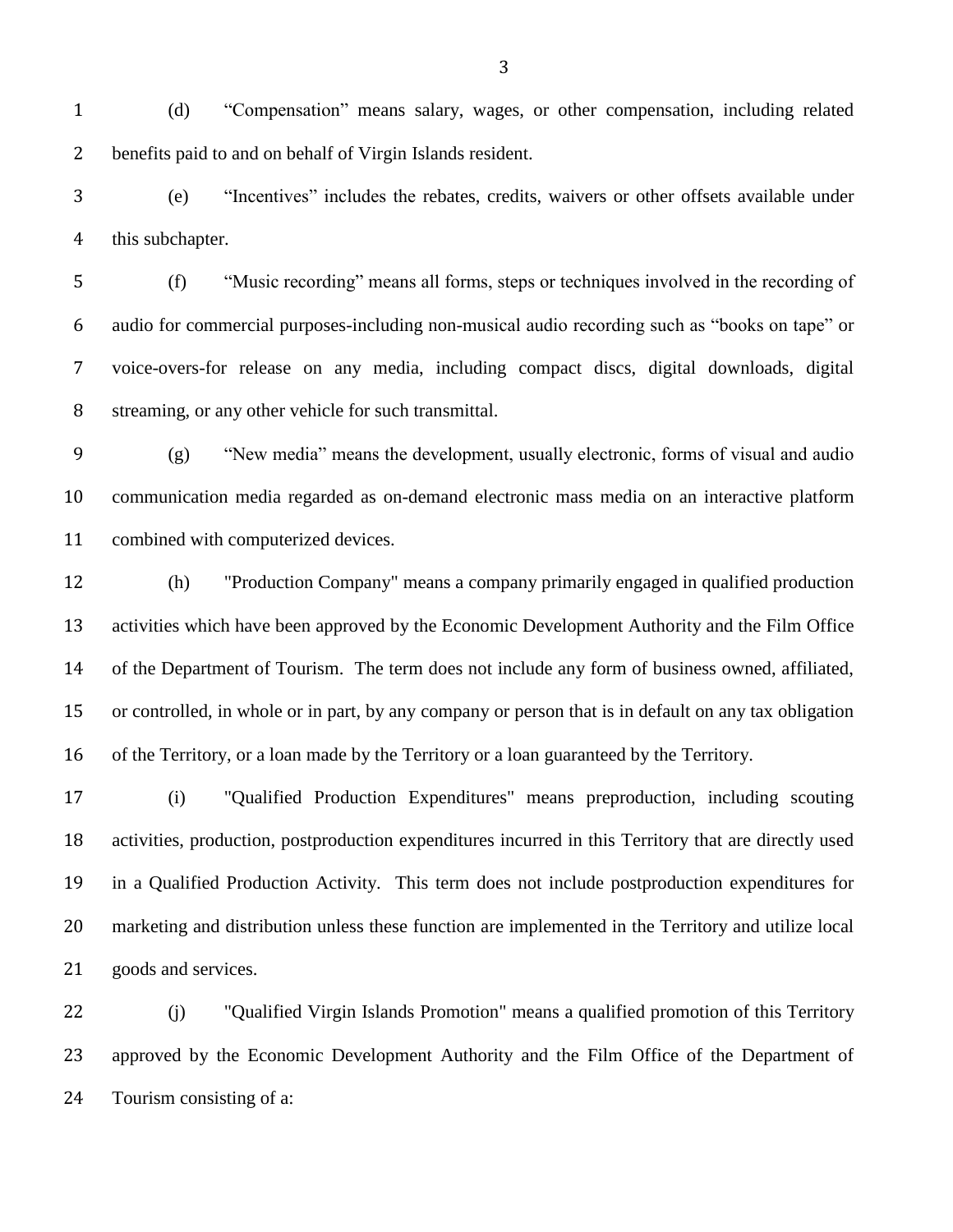- (1) Qualified movie production that includes any reference to identification of the Virgin Islands or contains credits within its presentation as being made in the Virgin Islands.
- (2) Qualified television production that includes any reference to identification of the Virgin Islands or contains credits within its presentation as being made in the Virgin Islands.
- (3) Qualified music video that includes any reference to identification of the Virgin Islands or contains credits within its presentation as being made in the Virgin Islands.
- (4) Qualified interactive game that includes any reference to identification of the Virgin Islands or contains credits within its presentation as being made in the Virgin Islands.
- (5) Qualified new media format program including digital media, webcast, and on-demand access video that includes any reference to identification of the Virgin Islands or contains credits within its presentation as being made in the US Virgin Islands.
- (k) "Qualified Production Activity" means the production of new film, video, or digital projects produced in this Territory and approved by the Economic Development Authority and the Film Office, such as feature films, TV series, movies for television, digital release, webcasts, commercial advertisements, music videos, interactive entertainment or sound recording projects used in feature films, TV series, or movies for television, including:
- 

 (1) Projects recorded in this Territory, in whole or in part, in either short or long form, animation or music, fixed on a delivery system which includes without limitation film; videotape, computer disc, laser disc, and any element of the digital domain, from which the program is viewed or reproduced, and which is intended for multimarket commercial distribution via theaters; licensing for exhibition by individual television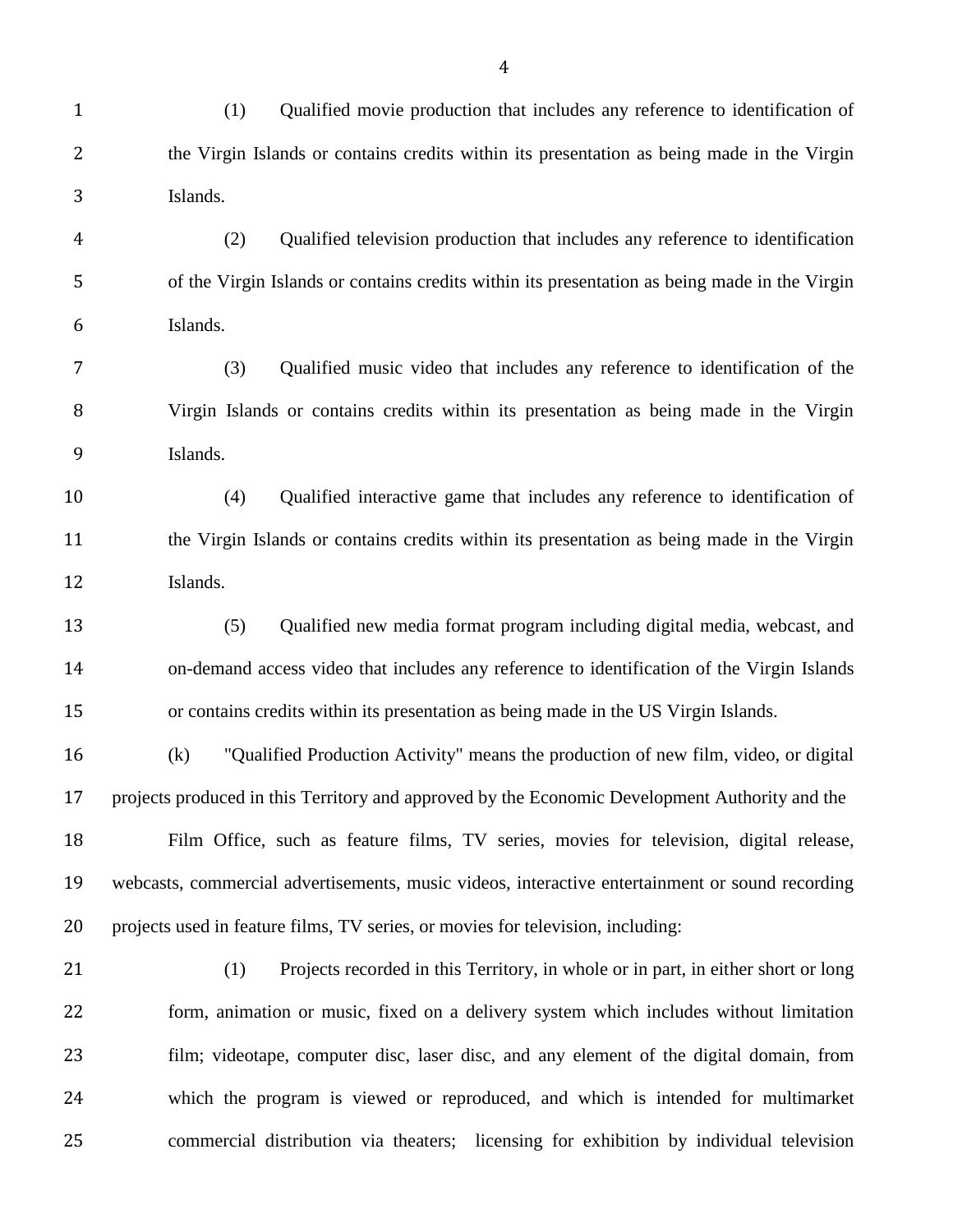stations, groups of stations, networks, cable television stations, public broadcasting stations, corporations, live venues, the Internet, or any other channel of exhibition; (2) Storyboard preparation, scripting, art direction, set construction and operation; (3) Wardrobes, make-up, accessories, and related services; (4) Costs associated with cinematography, photography and sound synchronization, lighting, and related services and materials; (5) Editing and related services; rental of facilities and equipment; leasing of vehicles; 10 (6) Costs of food and lodging; (7) Digital or tape editing, film processing, transfers of film to tape or digital format, sound mixing, computer graphics services, special effects services, and animation services; (8) Total aggregate payroll; airfare, if purchased through a Virgin Islands based travel agency or travel company; insurance costs and bonding, if purchased through a Virgin Islands based insurance agency; (9) Professional services, including legal, accounting, payroll and security; and (10) Other direct costs of producing the project in accordance with generally accepted entertainment industry practices. (l) "Resident" means an individual as designated in section 703(e) of this title. (m) "Resident Production Company Program" means a production company that has been organized under the laws of the Virgin Islands, is headquartered in the Virgin islands and licensed to do business in the Virgin Islands and undertakes projects that are originated or produced locally by a Virgin Islands resident filmmaker, music production company, or videographer.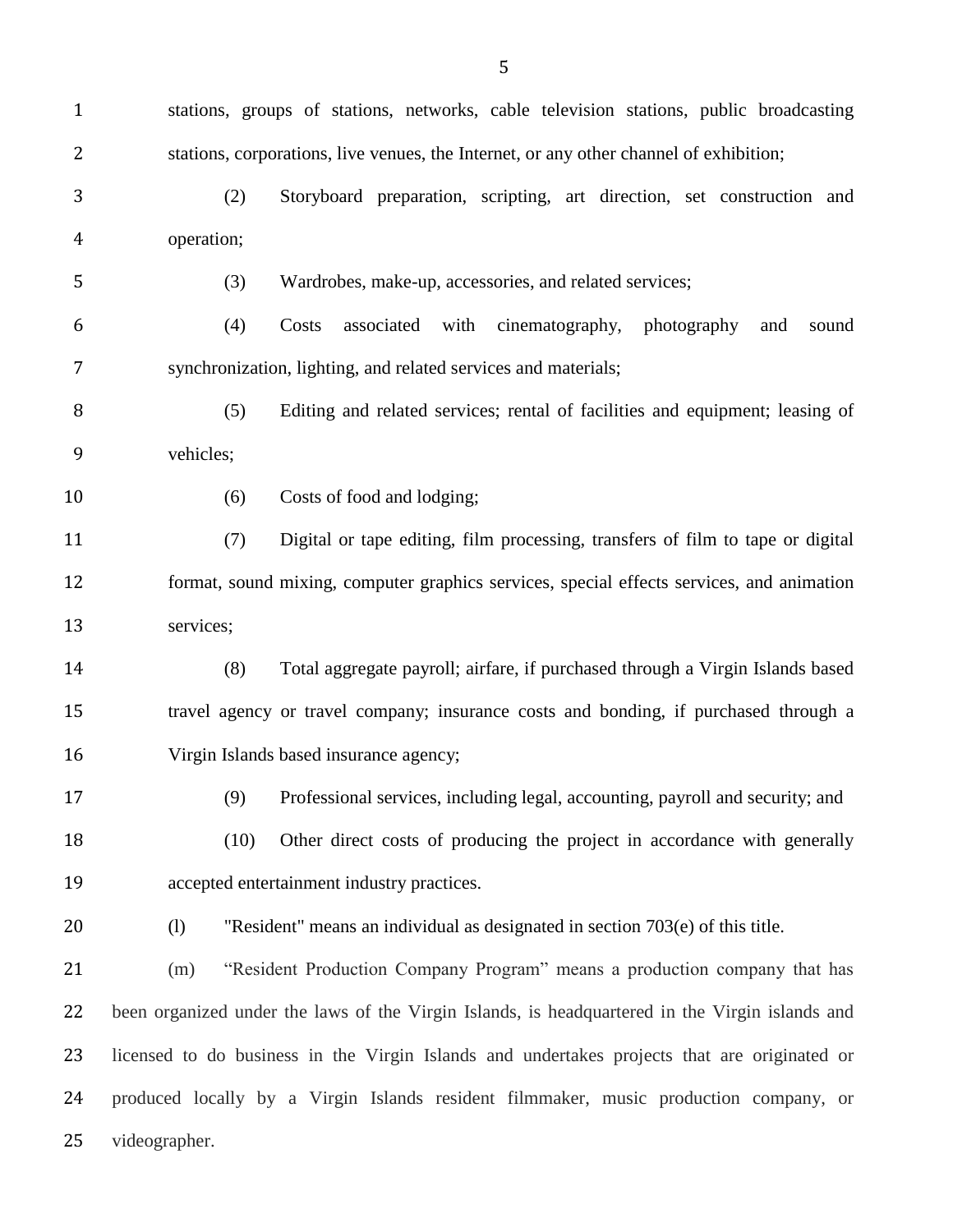(n) "Territory" means the Virgin Islands, as defined in section 2 (a) of the Revised Organic Act of the Virgin Islands, 48 U.S.C. 1541(a).

 (o) "Territory Certified Production" means a production engaged in Qualified Production Activities that have been approved by the Economic Development Authority and the Film Office of the Department of Tourism and in accordance with regulations promulgated under to this subchapter.

 (p) "Total aggregate payroll" means the total sum expended by Production Company on salaries paid to Virgin Islands resident employees working within this territory in a Territory Certified Production or Productions. For purposes of this subsection:

 (1) With respect to a single employee, the portion of any compensation which exceeds \$500,000 for a single production shall not be included when calculating total aggregate payroll; and

 (2) All payments to a single employee and any legal entity in which the employee has any direct or indirect ownership interest must be considered as having been paid to the employee and must be aggregated regardless of the means of payment or distribution.

#### **§747b. Office of Film Tax Incentives**

 (a) There is established within the Virgin Islands Economic Development Authority, an Office of Film Tax Incentives that in partnership with the Film Office of the Department of Tourism is responsible for managing applications for tax incentives under this Program.

 (b) The Assistant Chief Executive Officer of the Economic Development Authority shall oversee the office and is responsible for managing applications for tax incentives.

 (c) Funding for the establishment of the incentive program and attendant office at the Economic Development Authority must be budgeted from the operational funds of the Economic Development Authority; and the payment of rebates provided for in this subchapter must be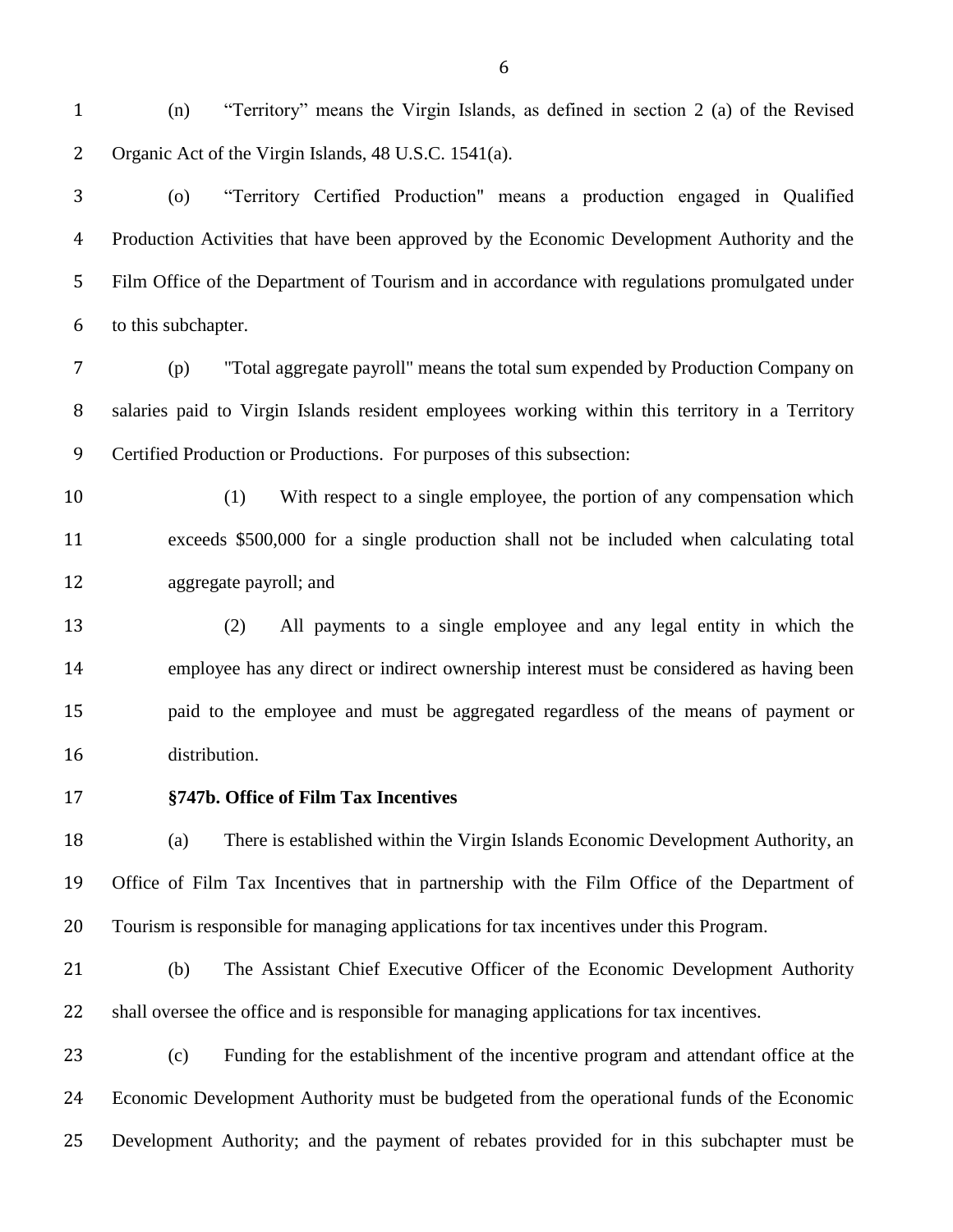funded from the Tourism Advertising Revolving Fund (Title 33 Virgin Islands Code Section 3072) at a maximum of 20 percent of the previous year's funding appropriated annually or a minimum of \$2,500,000 per year.

#### **§747c. Relationship of Office of Film Tax Incentives and Film Office**

 (a) The Film Office of the Department of Tourism in concurrence with the Economic Development Authority is responsible for the creation of the application and shall assist in the review of each application. The Economic Development Authority shall serve as the initial point of contact for interested parties.

 (b) Once a complete application has been received by the Economic Development Authority, the application for Incentives under this subchapter must be forwarded to the Film Office no later than 10 business days after the receipt of the completed application for its review, analysis, and recommendation to the Economic Development Authority. The Film Office shall have 7 business days from receipt of the application in which to submit its analysis and recommendation to the Economic Development Authority.

 (c) Upon receipt by the Economic Development Authority of the Film Office analysis and recommendation, the Assistant Chief Executive Officer has twenty-five business days in which to approve or reject the application in writing to the applicant.

 (d) Upon the approval of the application by the Assistant Chief Executive Officer, the Economic Development Authority shall then proceed to issue the appropriate certificate setting forth the particular terms of the Incentives granted.

#### **§747d. Qualification for tax benefits**

 In order to qualify and remain eligible for tax incentive benefits under this subchapter, an applicant must:

 (1) Be a Resident Production Company or a non-Virgin Islands entity that has obtained a license to do business in the Territory under 27 VIC §302(b);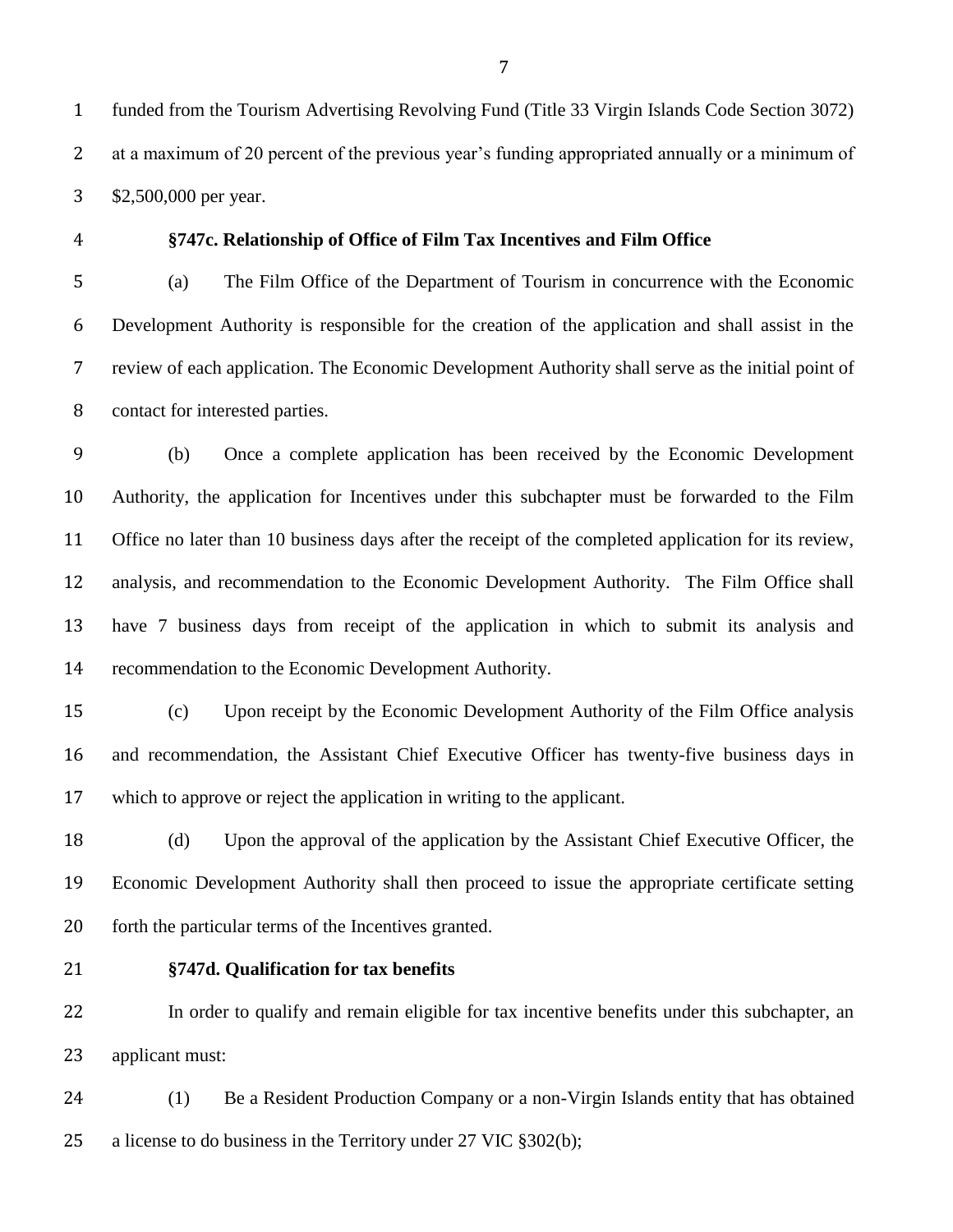(2) Expend a minimum of \$250,000 for each Qualified Production Activity;

 (3) Employ residents of the Virgin Islands as defined in section 703(e) of this title such that a minimum of 20% of the total employees working on the production in the Virgin Islands, including extras, day players, and a maximum of three paid interns who must be residents of the Virgin Islands, UNLESS a documented waiver request is submitted to the Economic Development Authority upon a requisite showing according to regulations promulgated.

 (4) Include in the credits of any production the following language "Made or Filmed in the Virgin Islands" or some other designation where the entire production is not completed in the U.S. Virgin Islands, that footage was shot in the territory: "Portions Made in the U.S. Virgin Islands" or in the case of a footage shot in St. Croix "Portions Made or Filmed in St. Croix" and an acknowledgement to the VI Economic Development Authority and the Film Office of the Department of Tourism;

 (5) Agree that executive production crew, including but not limited to director, producer, production supervisor, writer and department heads shall make themselves available to the Economic Development Authority to speak to local school and university students about music/film/entertainment topics pertinent to the film or video industry applicable to the applicant, where practicable.

 (6) The Department of Licensing and Consumer affairs shall process a business license application for the production company applicant within 15 days after the applicant's submitting a 20 completed application to the Department of Licensing and Consumer Affairs. If a determination as to the propriety of the issuance of a business license is not made within 15 days, the Department shall issue a temporary license to the applicant entitling the applicant to commence business at the expiration of the fifteen-working-days period, allowing it to conduct business as if in receipt of a valid business license for a period not exceeding 60 days pending completion of the process.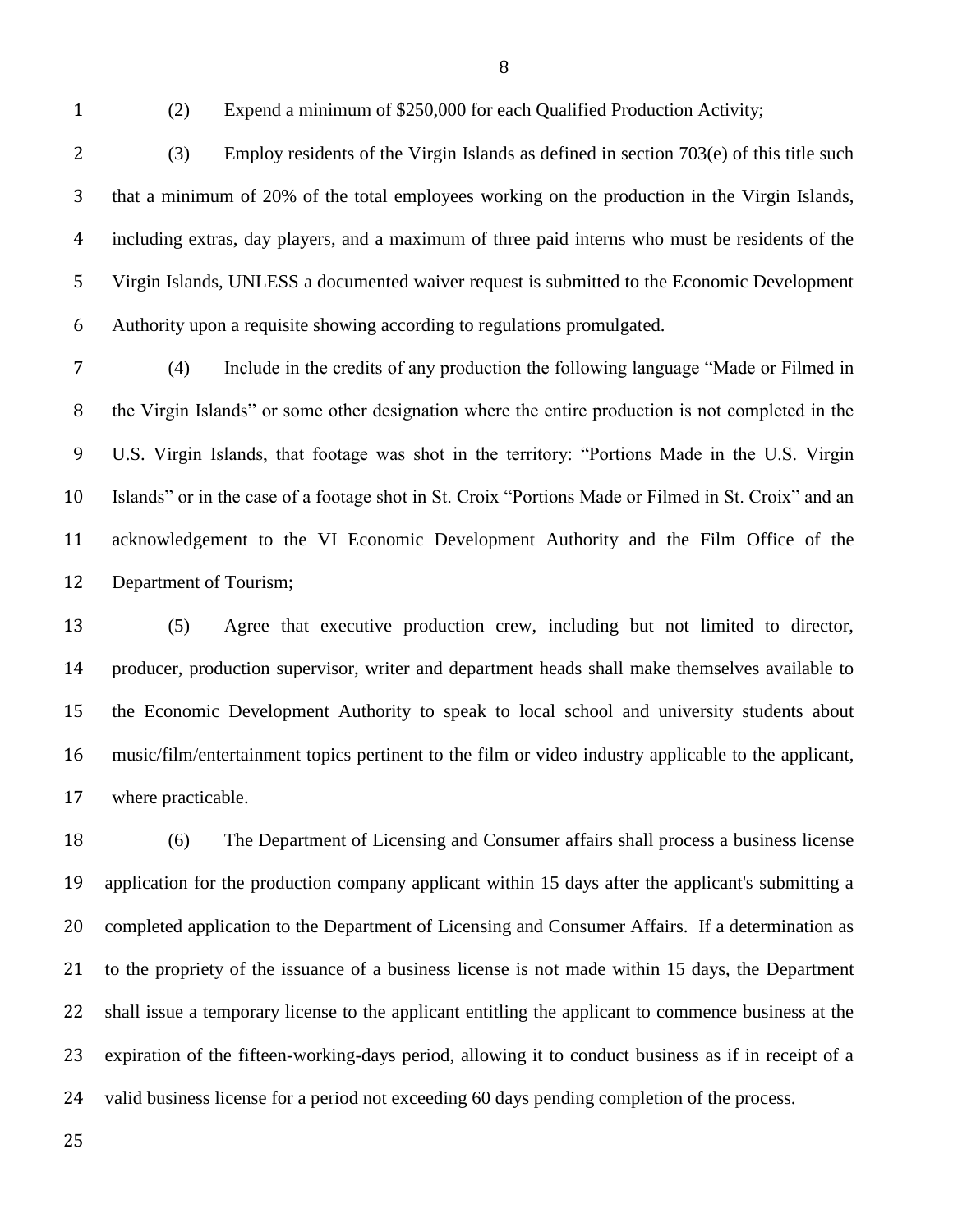(7) The Economic Development Authority shall prescribe regulations, including a procedure for review of that department's denial or revocation of Territory certification, necessary to carry out the provisions of this section.

- (8) The Qualified production must begin within 180 days of issuance of the Certificate; and the certificate shall expire 180 days after issuance, unless an extension is granted.
- 

(9) Each applicant shall pay an Application Fee as set in the regulations to this chapter.

### **§747e. Eligible Tax Incentives Granted**

 (a) Each Qualified Production Company, both resident and nonresident, is eligible for the tax credits and rebates provided in this section upon meeting the requirements of section. Each Qualified Production Company may select one or one more of the following Incentives:

- (1) A production company that has submitted an application for incentives and has been approved is allowed a tax credit against the taxes imposed by and payable to the territory for the employment of residents of this Territory in connection with a Territory Certified Production. The aggregate of the credit allowed as an offset under this section for a production occurring in the production company's tax year is equal to the sum of 10 to 16 17% of the actual compensation paid in connection with the Territory Certified Production during the tax year as provided in this section.
- (2) The percentage of available tax credit in paragraph (1) is determined in accordance with the following:
- (A) Where 20 to 25% of the total workforce, including paid interns, of the production company employed in the Territory are Virgin Islands residents, the allowable percentage is be 10%
- (B) Where 25.1 to 30% of the total workforce including paid interns, of the production company employed in the Territory are Virgin Islands residents, the allowable percentage is 15%; and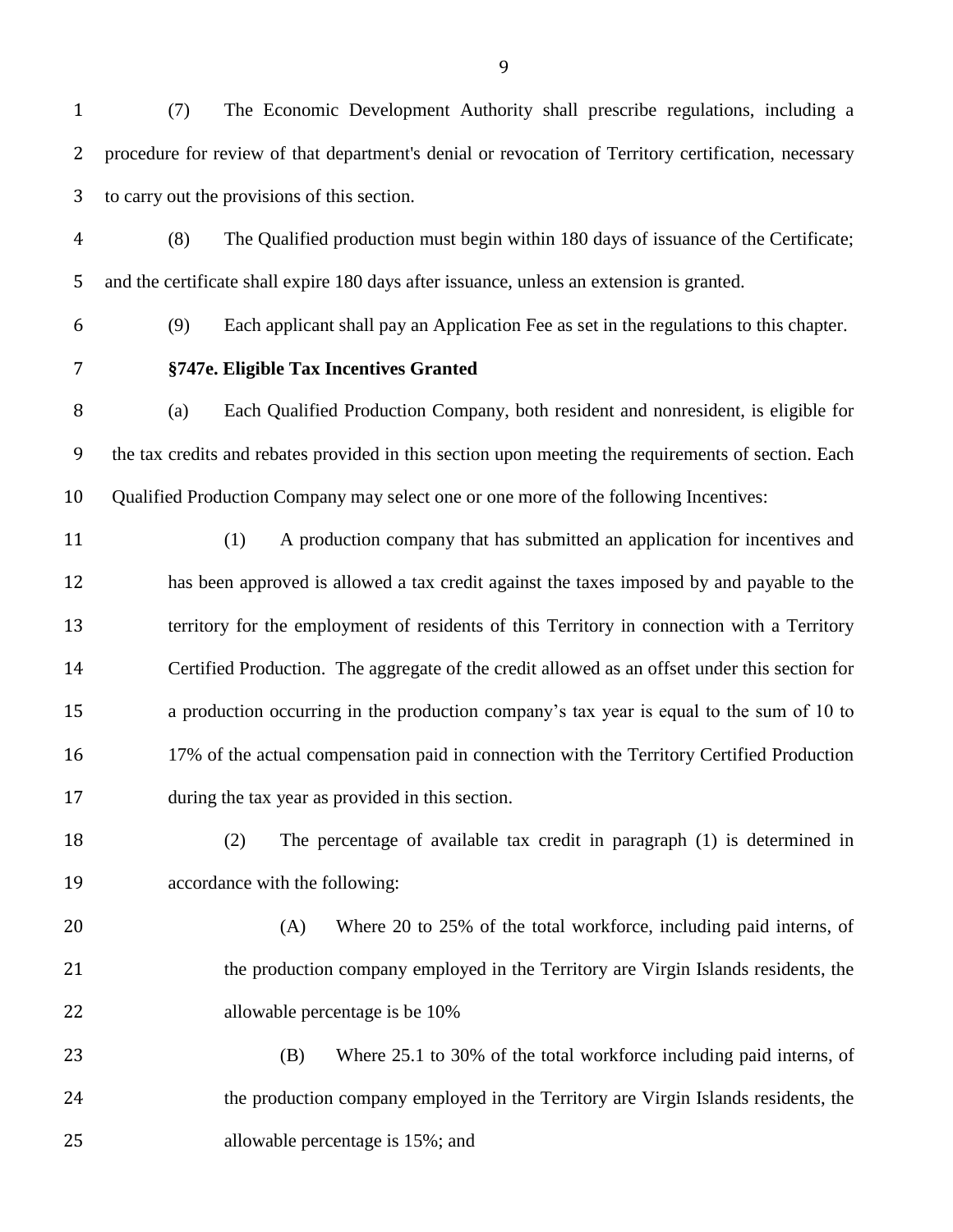(C) Where 30.1% or greater of the total workforce, including paid interns, of the production company employed in the territory are Virgin Islands residents, the allowable percentage is 17%.

- (3) A production company that has submitted an application for incentives is allowed a cash rebate for qualified production expenditures made in connection with a Territory Certified Production. The rebate allowed under this section is equal up to 9% of the total Qualified Expenditures incurred in connection with the Territory Certified Production during the tax year up to a maximum of \$500,000.
- (4) The production company and its affiliates are allowed an additional cash rebate equal to 10 percent of the total qualified production expenditures if the qualified production activities include a Qualified Virgin Islands Promotion.
- (5) The production company and its affiliates are allowed an additional cash rebate equal to 10 percent of the total Qualified Production Expenditures if the Qualified Production Activities are undertaken on the island of St. Croix.
- (6) **Hotel Tax Waiver**. Notwithstanding the provisions of Title 33 Virgin Islands Code Section 54, a Hotel Tax waiver may be applied as follows to both resident and nonresident production companies:
- (a) For a minimum Qualified Production Expenditure of \$250,000 and hotel stay over 150 room-nights, the Production Company shall pay hotel tax at a rate of 8%;
- (b) For a Qualified Production Expenditure of between \$250,001 and 22 \$500.000 and hotel stay over 250 room nights the Production Company shall pay 23 hotel tax at a rate of 6%;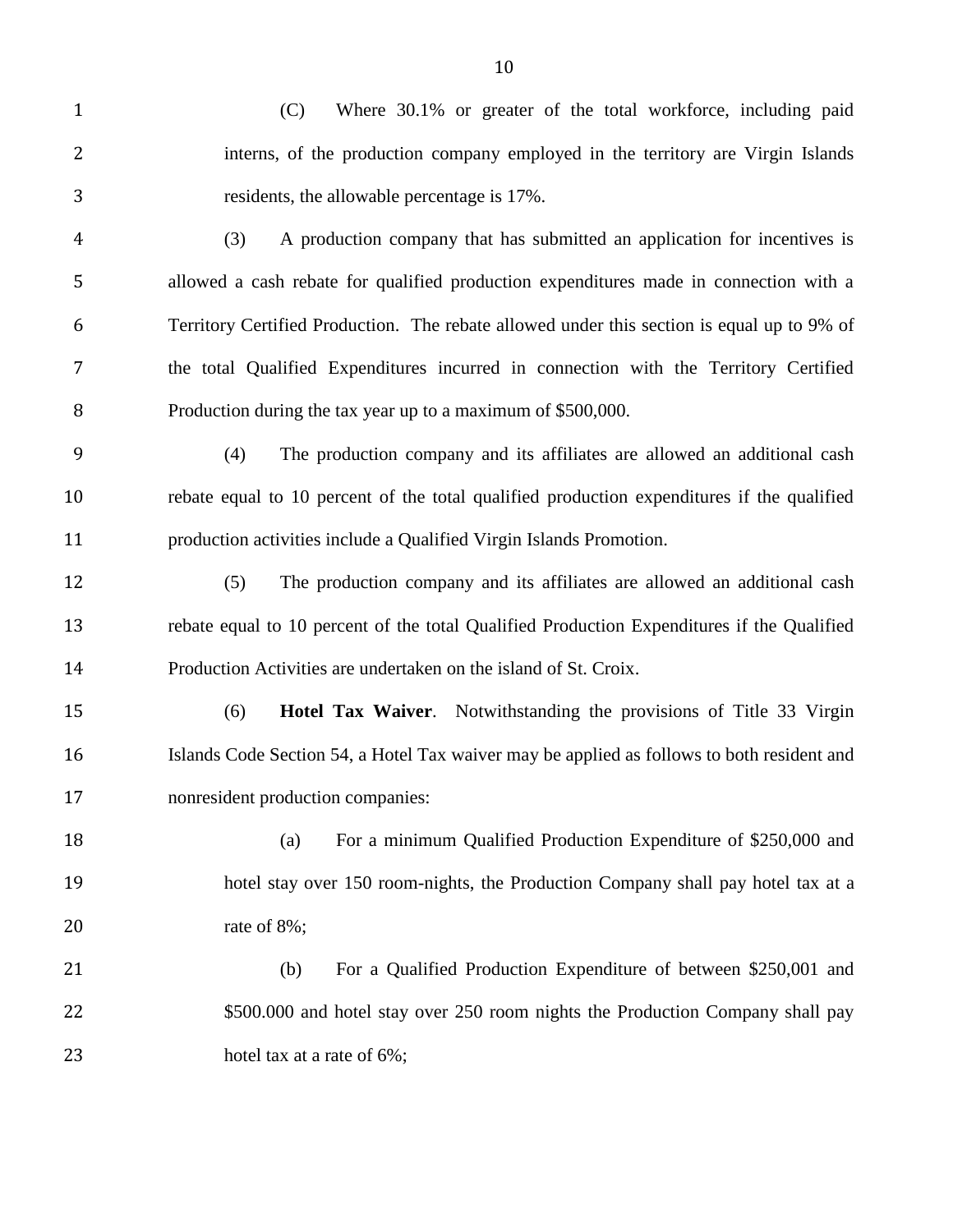(c) For a Qualified Production Expenditure of between \$500.001 and \$750,000 and hotel stay over 350 room nights the Production Company shall pay hotel tax at a rate of 4%; (d) For a Qualified Production Expenditure of between \$750,001 and 5 \$1,000,000 and hotel stay over 450 room nights the Production Company shall pay hotel tax at a rate of 3%; and (e) For a Qualified Production Expenditure of at least \$1,000,001 and hotel stay over 1000 rooms' nights, the Production Company shall pay tax at a rate of 1.5%. (7) Resident Production Companies are eligible for tax incentives and rebates provided for in section (a) up to a maximum of \$350,000 per annum, per project, if they meet all requirements of this subchapter. (8) Nothing in this subchapter prohibits a resident production company from applying for benefits under any other Economic Development Authority tax incentive program. **747f Procedure for application for tax incentives** The tax liabilities for income meeting the requirements of section 747e may be reduced or rebated pursuant to the Internal Revenue Code of 1986, as amended, and as applicable to the Virgin Islands by offsets to Qualified Expenditures and taxes payable to the Territory. **§747g.** (a) The credit granted under section 747e is subject to the following conditions and limitations: (1) The credit may be taken beginning with the taxable year in which the Production Company has met the investment requirement. For each year in which the Production Company either claims or transfer the credit the Production Company shall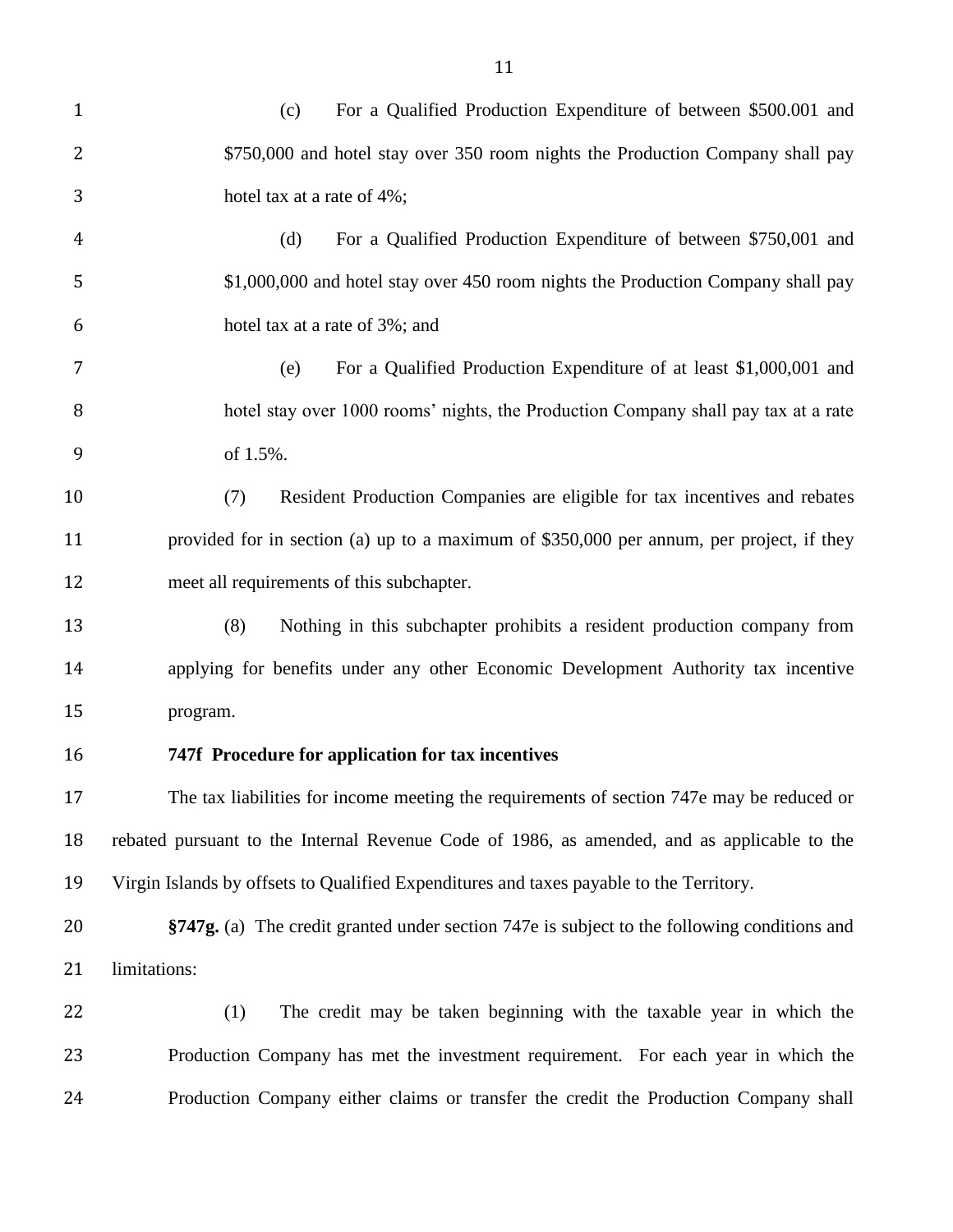| $\mathbf{1}$ | attach a schedule to the Production Company's Virgin Islands income tax return which            |
|--------------|-------------------------------------------------------------------------------------------------|
| 2            | must set forth the following information, as a minimum:                                         |
| 3            | A description of the Qualified Production Activities, along with the<br>(A)                     |
| 4            | certification from the Economic Development Authority;                                          |
| 5            | A detailed listing of the employee's names, Social Security numbers<br>(B)                      |
| 6            | and Virgin Islands wages when salaries are included in the base investment;                     |
| 7            | (C)<br>The amount of tax credit claimed for the taxable year;                                   |
| 8            | Any tax credit previously taken by the Production Company against<br>(D)                        |
| 9            | Virgin Islands income liabilities or Production Company's quarterly monthly                     |
| 10           | withholding payments;                                                                           |
| 11           | The amount of tax credit carried over from prior years;<br>(E)                                  |
| 12           | (F)<br>The amount of tax credit utilized by the Production Company in the                       |
| 13           | current taxable year; and                                                                       |
| 14           | (G)<br>The amount of tax credit to be carried over to subsequent tax years.                     |
| 15           | In the initial year in which the Production Company claims the credit<br>(2)                    |
| 16           | granted in the section, the Production Company shall include in the description of the          |
| 17           | Qualified Production Activities required by subparagraph (A) of paragraph (1) of this           |
| 18           | subsection information that demonstrates that the activities included in the base investment    |
| 19           | or excess base investment equal or exceed \$5,000,000 during such year.                         |
| 20           | The Economic Development Authority shall promulgate such regulations as are<br>(b)              |
| 21           | necessary to administer this section.                                                           |
| 22           | Each qualifying Production Company granted a certificate is subject to an audit on<br>(c)       |
| 23           | completion of the qualified project to ensure that the Qualified Production Company has met the |
| 24           | terms of its application and certificate.                                                       |
| 25           |                                                                                                 |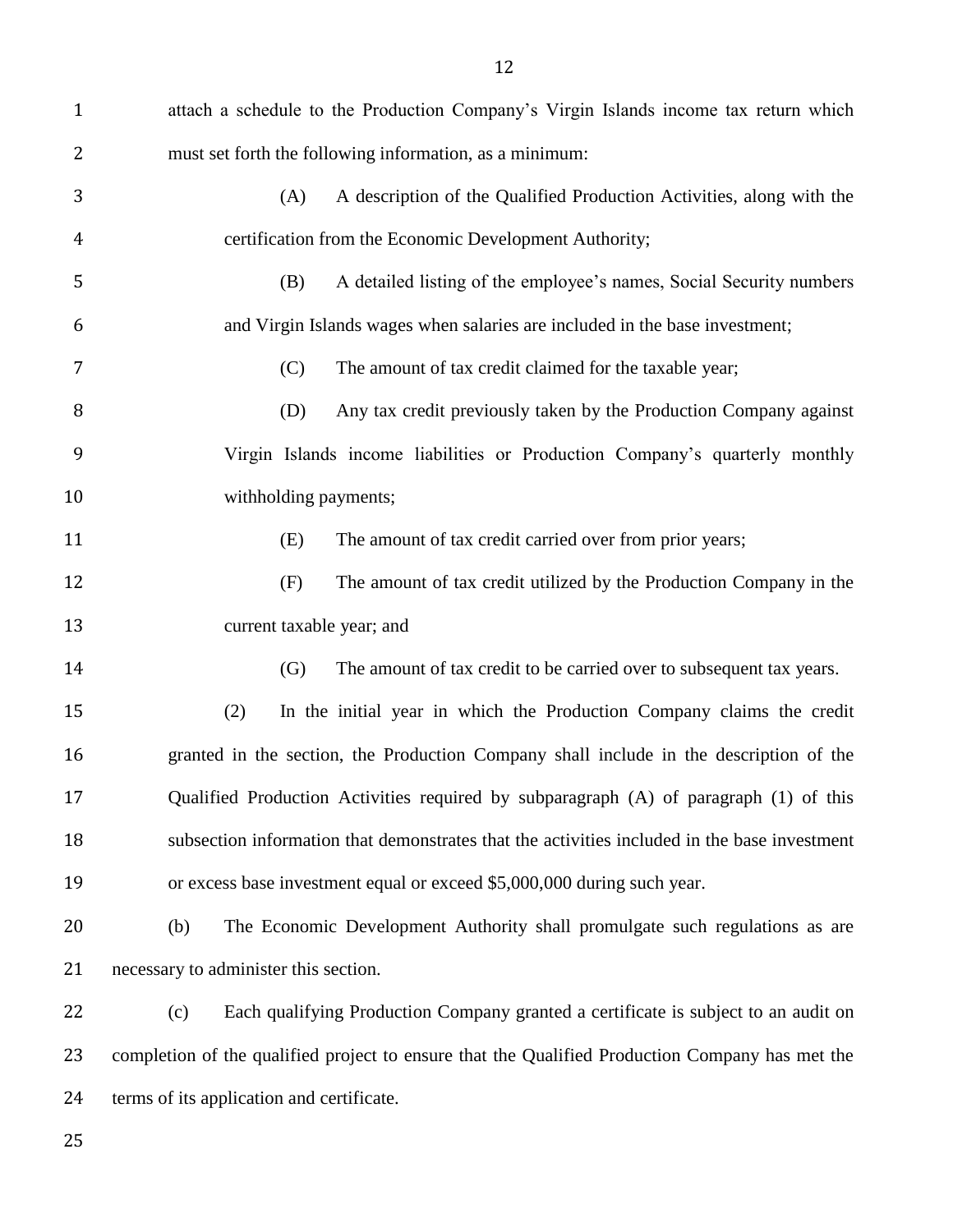#### **§747h. Sale or transfer of tax credits**

 (a) Any tax credits with respect to a Territory Certified Production earned by a Production Company and previously claimed but not used by such Production Company against its income tax may be transferred or sold in whole or in part by such Production Company to another Virgin Islands taxpayer, subject to the following conditions:

 (1) The Production Company may make only a single transfer or sale of tax credits earned in a taxable year; however, the transfer or sale may involve one or more 8 transferees;

 (2) The Production Company shall submit to the Economic Development Authority and to the Virgin Islands Bureau of Internal Revenue a written notification of any transfer or sale of tax credits no later than 30 days after the transfer or sale of such tax credits. The notification must include the Production Company's tax credit balance prior to transfer, the credit certificate number, the remaining balance after transfer, all tax identification numbers for each transferee, the date of transfer, the amount transferred, and any other information required by the Economic Development Authority or the Virgin Islands Bureau of Internal Revenue;

 (3) Failure to comply with this subsection results in the disallowance of the tax credit until the Production Company is in full compliance;

 (4) The transfer or sale of this tax credit does not extend the time in which such 20 tax credit may be used. The carry-forward period for tax credit that is transferred or sold begins on the date on which the tax credit was originally earned;

 (5) A transferee has only the rights to claim and use the tax credit which were available to the Production Company at the time of the transfer. To the extent that the Production Company did not have rights to claim or use the tax credit at the time of the transfer, the Virgin Islands Bureau of Internal Revenue shall either disallow the tax credit